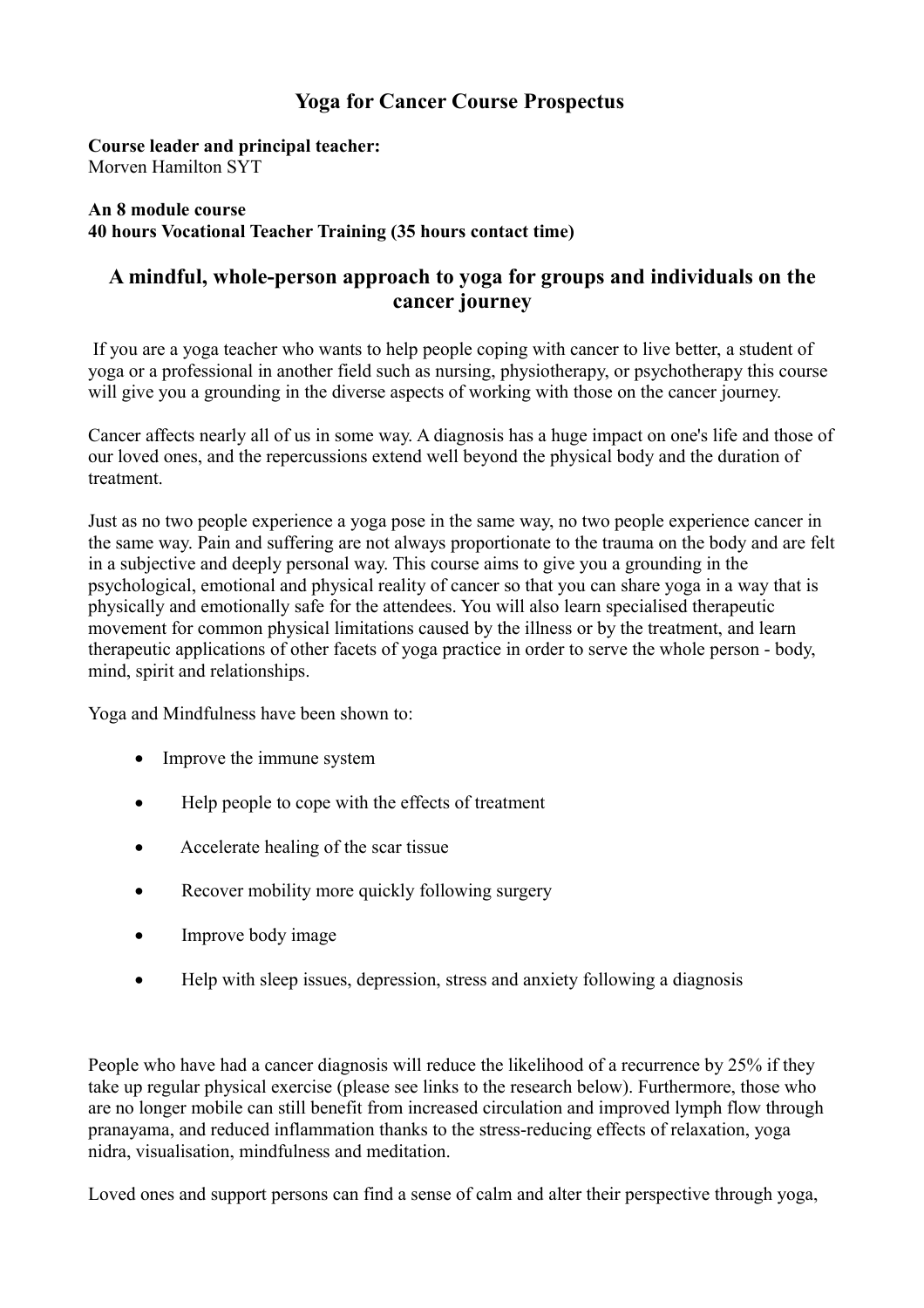making it possible to cope with the trauma of diagnosis and the caring work which follows.

This five day course covers the cancer journey throughout diagnosis, treatment (or not), recovery, remission and what comes next. We will also explore working with people at end of life. The loved ones and support persons of those with a diagnosis are considered in this course, as they are coping with cancer too.

The course includes practical application of asana and sequencing, mindfulness and mindful movement, restorative yoga, yoga nidra, breathwork and meditation. Trainees are encouraged to explore their own responses to life-threatening illness including their own preconceptions and fears.

There will be plenty of space for Q&A, discussion and practice, enabling participants to be grounded in their own unique process.

You will receive a course manual written by Morven Hamilton. It is both an accompaniment to the course and an ongoing support for your reference.

Additional to the 35 contact hours is a mentoring programme. You will complete a case study or an assignment and receive a one to one Skype/ phone consultation with Morven. You will also have access to unlimited ongoing support via email.

## **Description:**

The course will include the following areas of study:

- The cancer journey
- Yoga as medicine therapeutic applications of yoga
- Ethics, compassion and the whole person
- Designing your course for people on the cancer journey and inclusion
- Business setting up a specialist class
- Mindfulness and yoga

This training will allow you to confidently and compassionately design and run mindful yoga courses for people on the cancer journey. You will also learn how to work one to one and include people affected by cancer in your class.

# **Course Objectives:**

- Trainees will become knowledgeable in the basic anatomy and physiology of cancer
- Trainees will understand the "whole-person" ethos
- Trainees will learn therapeutic applications of yoga for cancer
- Trainees will become knowledgable and skilled in restorative yoga and special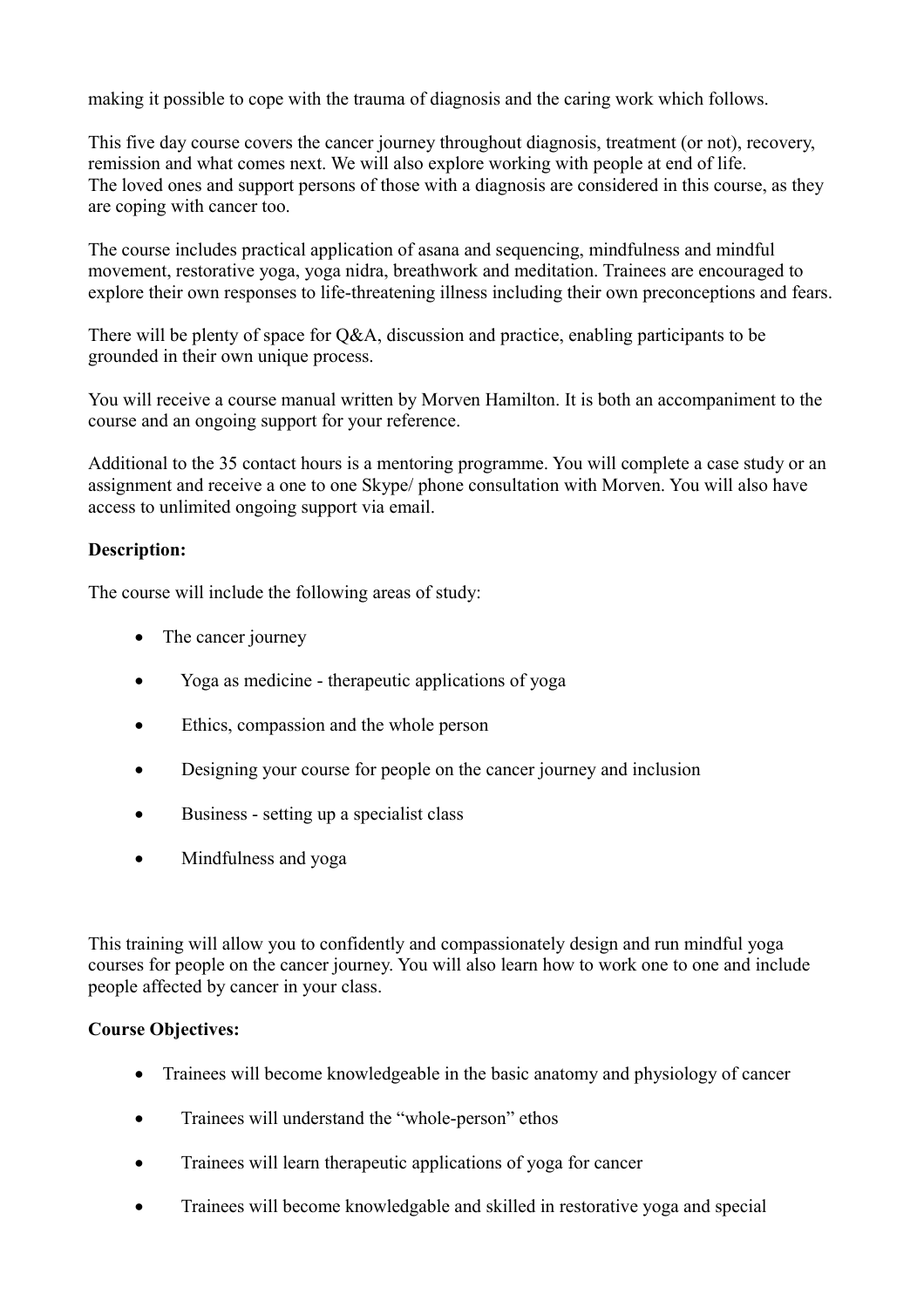modifications

- Trainees will understand the pedagogy of yoga and mindfulness for health
- Trainees will learn the art of holding space competently and compassionately
- Trainees will learn how and when to include people on the cancer journey into their mainstream class
- Trainees will become knowledgable on business and marketing considerations in setting up a specialist class for people with cancer

## **The Syllabus**

| The cancer journey                                                                                                                                                                                                                                                                                                                                 | Yoga as medicine                                                                                                                                                                                                                                                                                                                                                      |
|----------------------------------------------------------------------------------------------------------------------------------------------------------------------------------------------------------------------------------------------------------------------------------------------------------------------------------------------------|-----------------------------------------------------------------------------------------------------------------------------------------------------------------------------------------------------------------------------------------------------------------------------------------------------------------------------------------------------------------------|
| Anatomy and physiology of cancer.<br>The most common types of cancer.<br>Lymphodoema - what causes it and how it<br>shows up in yoga class.<br>Types of treatment and their effects.<br>Wider repercussions of cancer on the whole<br>person - body, mind, spirit and relationships.<br>How trauma can change us and how it can be<br>transformed. | The benefits of yoga and meditation to people<br>with cancer and their loved ones.<br>Application of therapeutic asana for common<br>effects of cancer in the body.<br>Restorative yoga - key poses, modifications.<br>How to plan it into your class.<br>Pranayama, relaxation, mantra, visualisation<br>adapted for cancer<br>Yoga Nidra as a therapeutic practice. |
| 5 hours                                                                                                                                                                                                                                                                                                                                            | 13 hours                                                                                                                                                                                                                                                                                                                                                              |
| Ethics, compassion and the whole person                                                                                                                                                                                                                                                                                                            | <b>Designing your course</b>                                                                                                                                                                                                                                                                                                                                          |
| Exploring personal responses to disease and<br>death.<br>Working holistically with people with life<br>threatening illness.<br>Dealing with loss.<br>Creating a safe environment - practicalities.<br>3 hours                                                                                                                                      | Putting together a programme $-$ things to<br>consider and what to include.<br>Using themes $-$ how to choose a theme and<br>develop it in your class.<br>Including people with cancer in your<br>mainstream class.<br>3 hours                                                                                                                                        |
| <b>Teaching preparation and practice</b>                                                                                                                                                                                                                                                                                                           | Mindfulness and yoga                                                                                                                                                                                                                                                                                                                                                  |
| Peer to peer teaching. Trainees will be assigned<br>a themed class and co-teach.<br>Trainees choose an area or areas they wish to<br>focus on for their subsequent practicums eg.<br>Mindfulness meditation, visualisation,<br>restorative yoga, yoga nidra etc<br>3 hours                                                                         | Introduction to Mindfulness for Health.<br>How to incorporate mindfulness into your yoga<br>class.<br>Mindfulness techniques for pain and illness.<br>Mindful movement.<br>Language and metaphor – creating an attitude<br>and directing attention with words.<br>Music and poetry, how to use it in your yoga<br>class.                                              |